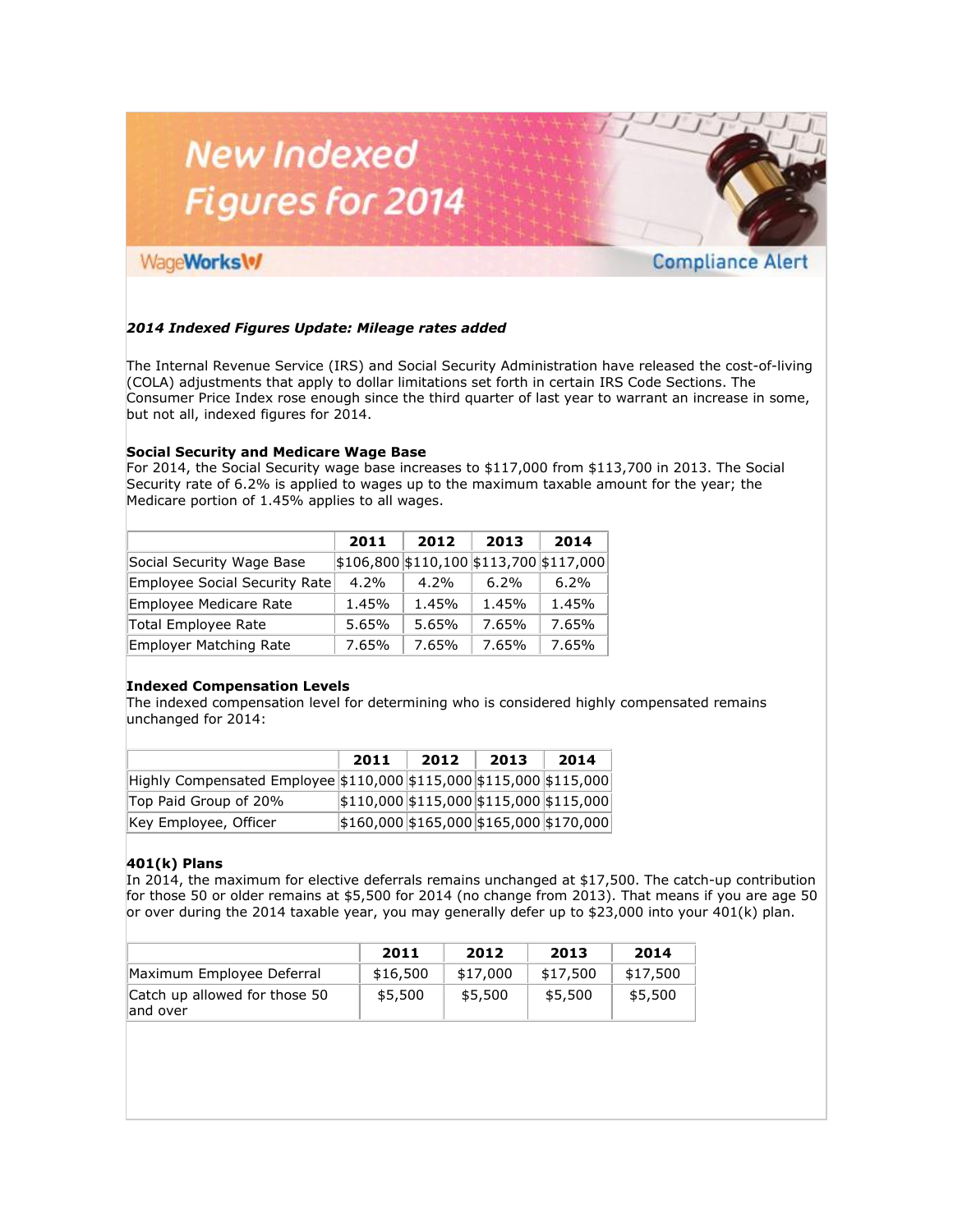#### **Healthcare FSA**

|                               | 2013    | 2014    |
|-------------------------------|---------|---------|
| Salary Reduction Annual Limit | \$2,500 | \$2,500 |

#### **Adoption Credit**

For 2014, this tax credit increases from \$12,970 to \$13,190. The credit starts to phase out at \$197,880 of modified adjusted gross income (AGI) levels, and is completely phased out when modified AGI reaches \$237,880.

|                                                                              | 2011      | 2012      | 2013      | 2014      |
|------------------------------------------------------------------------------|-----------|-----------|-----------|-----------|
| Phase Out (modified AGI) \$185,210 to \$189,710 to \$194,580 to \$197,880 to |           |           |           |           |
|                                                                              | \$225,210 | \$229,710 | \$234,580 | \$237,880 |
| Adoption Expenses                                                            | \$13,360  | \$12,650  | \$12,970  | \$13,190  |

The exclusion from income provided through an employer or a Section 125 cafeteria plan for adoption assistance also has a \$13,190 limit for the 2014 taxable year. And remember - a participant may take the exclusion from income and the tax credit if enough expenses are incurred to support both programs separately.

#### **Health Savings Account (HSA)**

Minimum deductible amounts for the qualifying high deductible health plan (HDHP) remain the same at \$1,250 for self-only coverage and \$2,500 for family coverage in 2014. Maximums for the HDHP out-ofpocket expenses increase to \$6,350 for self-only coverage and \$12,700 for family coverage.

Maximum contribution levels to an HSA also increased for 2014 to \$3,300 for self-only coverage and \$6,550 for family coverage. The catch-up contribution allowed for those 55 and over is set at \$1,000 for 2014. Remember, qualifying HDHPs and no other impermissible coverage (such as coverage under another employer's plan or from a health care flexible spending account that is not specifically compatible with an HSA) are required in order to fund an HSA.

|                                                                                  | 2011     | 2012     | 2013     | 2014     |  |  |
|----------------------------------------------------------------------------------|----------|----------|----------|----------|--|--|
| Minimum deductible amounts for the qualifying high deductible health plan (HDHP) |          |          |          |          |  |  |
| Individual coverage                                                              | \$1,200  | \$1,200  | \$1,250  | \$1,250  |  |  |
| Family coverage                                                                  | \$2,400  | \$2,400  | \$2,500  | \$2,500  |  |  |
| Maximum contribution levels                                                      |          |          |          |          |  |  |
| Individual coverage                                                              | \$3,050  | \$3,100  | \$3,250  | \$3,300  |  |  |
| Family coverage                                                                  | \$6,150  | \$6,250  | \$6,450  | \$6,550  |  |  |
| Catch up allowed for those 55<br>and over                                        | \$1,000  | \$1,000  | \$1,000  | \$1,000  |  |  |
| Maximums for HDHP out-of-pocket expenses                                         |          |          |          |          |  |  |
| Individual coverage                                                              | \$5,950  | \$6,050  | \$6,250  | \$6,350  |  |  |
| Family coverage                                                                  | \$11,900 | \$12,100 | \$12,500 | \$12,700 |  |  |

## **Archer Medical Savings Account (MSA)**

For a high-deductible insurance plan that provides self-only coverage, the annual deductible amount must be between \$2,200 and \$3,250 for 2014. Total out-of-pocket expenses under a plan that provides self only coverage cannot exceed \$4,350. The annual deductible amount must be between \$4,350 and \$6,550 for a plan that provides family coverage in 2014, with out-of-pocket expenses that do not exceed \$8,000.

Although new MSAs are not allowed, maximum contributions to an existing MSA that are attributable to a single-coverage plan is 65% of the deductible amount. Maximum contributions for a family-coverage plan are limited to 75% of the deductible amount. MSA contributions must be coordinated with any HSA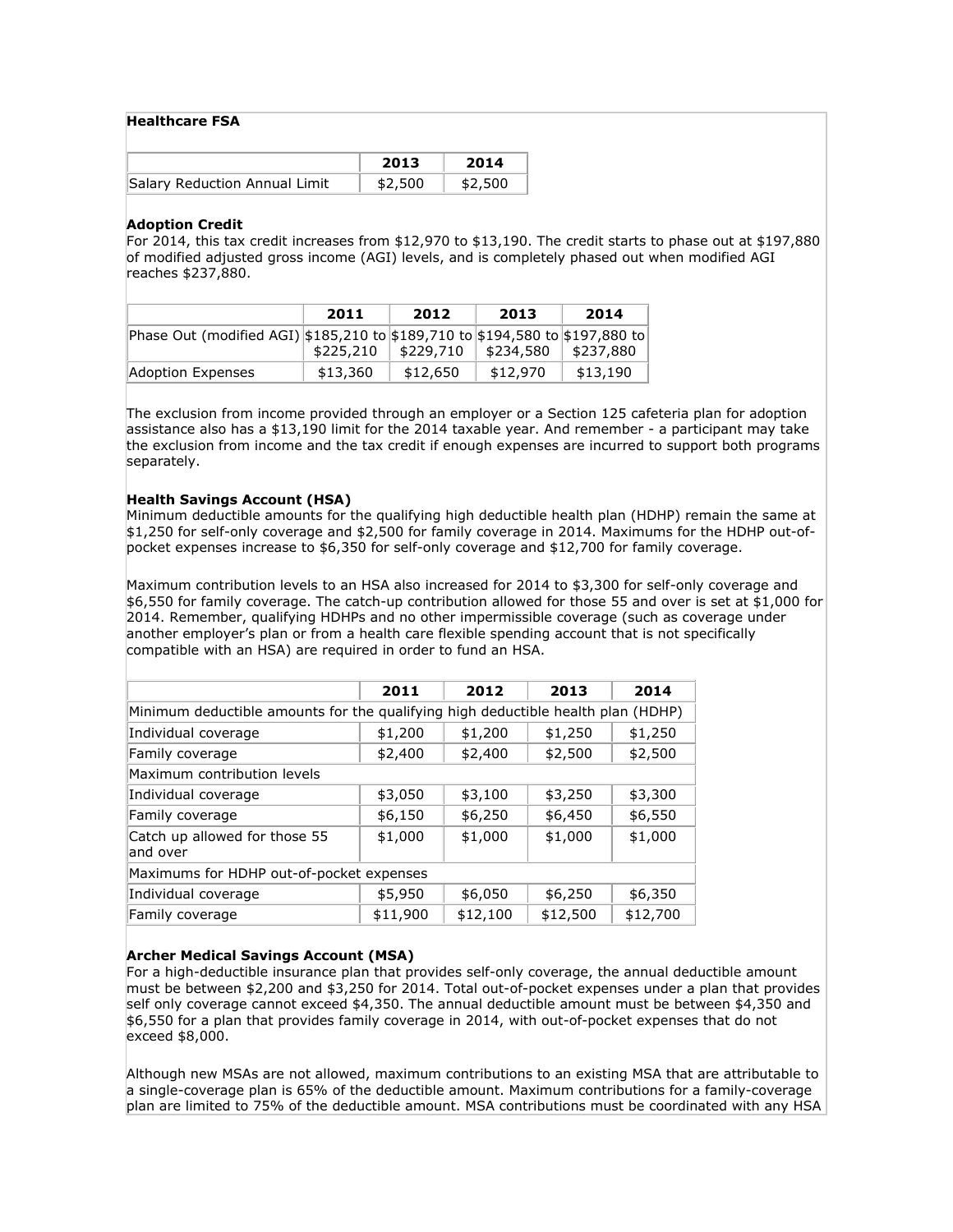contributions for the taxable year and cannot exceed the HSA maximums.

|                                                                                  | 2011    | 2012                                                                                | 2013    | 2014    |  |  |
|----------------------------------------------------------------------------------|---------|-------------------------------------------------------------------------------------|---------|---------|--|--|
| Minimum deductible amounts for the qualifying high deductible health plan (HDHP) |         |                                                                                     |         |         |  |  |
| Individual coverage                                                              |         | \$2,050 - \$3,050  \$2,100 - \$3,150  \$2,150 - \$3,200  \$2,200 - \$3,250          |         |         |  |  |
| Family coverage                                                                  |         | $\frac{1}{2}$ 4,100 - \$6,150 \$4,200 - \$6,300 \$4,300 - \$6,450 \$4,350 - \$6,550 |         |         |  |  |
| Maximum contribution levels                                                      |         |                                                                                     |         |         |  |  |
| Individual coverage -<br>percentage of deductible amount                         | 65%     | 65%                                                                                 | 65%     | 65%     |  |  |
| Family coverage -<br>percentage of deductible amount                             | 75%     | 75%                                                                                 | 75%     | 75%     |  |  |
| Maximums for HDHP out-of-pocket expenses                                         |         |                                                                                     |         |         |  |  |
| Individual coverage                                                              | \$4,100 | \$4,200                                                                             | \$4,300 | \$4,350 |  |  |
| Family coverage                                                                  | \$7,500 | \$7,650                                                                             | \$7,850 | \$8,000 |  |  |

#### **Dependent and/or Child Daycare Expenses**

Just a reminder that although the daycare expense limit associated with a cafeteria plan is not indexed, the tax credit available through a participant's tax filing was raised in 2003. The daycare credit must be filed on Form 2441 and attached to the 1040 tax filing form. The limits for the daycare credit expenses are \$3,000 of expenses covering one child and \$6,000 for families with two or more children. If one of the parents is going to school full time or is incapable of self-care, the non-working spouse would be "deemed" as earning \$250 per month for one qualifying child and \$500 for two or more qualifying children. This "deemed" earned income is used whether a person is using the employer's cafeteria plan or taking the daycare credit.

The cafeteria plan daycare contribution limit is \$5,000 for a married couple filing a joint return, or for a single parent filing as "Head of Household." For a married couple filing separate returns, the limit is \$2,500 each. The daycare credit is reduced dollar for dollar by contributions to or benefits received from an employer's cafeteria plan. An employee may participate in their employer's cafeteria plan and take a portion of the daycare expenses through the credit if they have sufficient expenses in excess of their cafeteria plan annual election, but within the tax credit limits.

#### **Commuter Accounts**

For 2014, the monthly parking amount increases from \$245 in 2013 to \$250. The 2014 monthly limit for transit decreases from \$245 in 2013 to \$130 in 2014.

|                                                                       |  | 2011 2012 2013 2014     |
|-----------------------------------------------------------------------|--|-------------------------|
| Parking - monthly limit                                               |  | \$230 \$240 \$245 \$250 |
| Transit and Vanpooling - monthly limit \$230   \$240   \$245   \$130* |  |                         |

\*Previous legislation expires 12/31/2013

#### **Long-Term Care**

For a qualified long-term care insurance policy, the maximum non-taxable payment is now \$330 per day for 2014.

|                                                     |  | 2011 2012 2013 2014 |  |
|-----------------------------------------------------|--|---------------------|--|
| Non-taxable per day payment \$300 \$310 \$320 \$330 |  |                     |  |

You can find the Revenue Procedures [here.](http://www.elabs7.com/c.html?ufl=9&rtr=on&s=awb8,13x6z,31oz,18aa,2ztr,cq0t,j9yu)